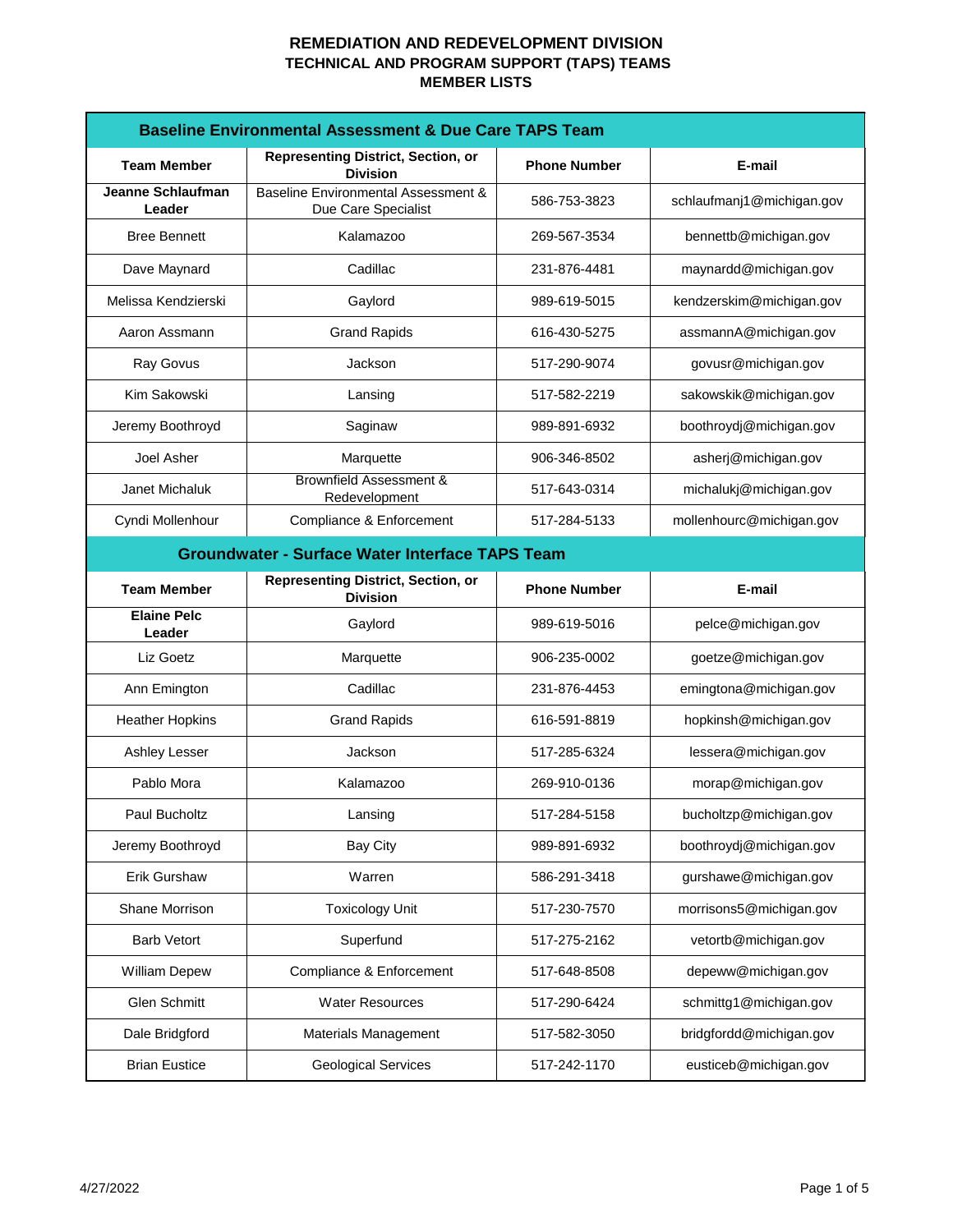|                                        | <b>Groundwater Modeling TAPS Team</b>                        |                     |                           |
|----------------------------------------|--------------------------------------------------------------|---------------------|---------------------------|
| <b>Team Member</b>                     | <b>Representing District, Section, or</b><br><b>Division</b> | <b>Phone Number</b> | E-mail                    |
| <b>Chris Christensen</b><br>Leader     | <b>Grand Rapids</b>                                          | 616-446-7582        | christensenc@michigan.gov |
| Steve Beukema                          | Kalamazoo                                                    | 269-567-3513        | beukemas@michigan.gov     |
| Chris Svoboda                          | Jackson                                                      | 517-256-2849        | svobodac@michigan.gov     |
| Jeremy Boothroyd                       | <b>Bay City</b>                                              | 989-891-6932        | boothroydj@michigan.gov   |
| <b>Barrett Waquist</b>                 | <b>Grand Rapids</b>                                          | 616-570-4644        | walquistb@michigan.gov    |
| <b>Chuck Graff</b>                     | Superfund                                                    | 517-930-3073        | graffc@michigan.gov       |
| Jill VanDyke                           | <b>Water Resources</b>                                       | 517-881-1607        | vandykeJ1@michigan.gov    |
| Dale Bridgford                         | <b>Materials Management</b>                                  | 517-582-3050        | bridgfordd@michigan.gov   |
| <b>Incremental Sampling TAPS Team</b>  |                                                              |                     |                           |
| <b>Team Member</b>                     | <b>Representing District, Section, or</b><br><b>Division</b> | <b>Phone Number</b> | E-mail                    |
| <b>Chris Christensen</b><br>Co-Leader  | <b>Grand Rapids</b>                                          | 517-512-5017        | christensenc@michigan.gov |
| <b>Paul Knoerr</b><br><b>Co-Leader</b> | <b>Grand Rapids</b>                                          | 616-840-2131        | knoerrp@michigan.gov      |
| Jarrett Hale                           | Cadillac                                                     | 231-429-1592        | haleJ5@michigan.gov       |
| <b>Brandon Alger</b>                   | Warren                                                       | 586-623-2839        | algerb@michigan.gov       |
| <b>Sheryl Doxtader</b>                 | Jackson                                                      | 517-612-9171        | doxtaders@michigan.gov    |
| Chris Lantinga                         | Kalamazoo                                                    | 269-548-7182        | lantingac@michigan.gov    |
| Rebecca Taylor                         | Lansing                                                      | 517-284-5160        | taylorr@michigan.gov      |
| Andrew Karg                            | <b>Bay City</b>                                              | 989-891-6948        | karga@michigan.gov        |
| <b>Bill Harmon</b>                     | Superfund                                                    | 517-242-2143        | harmonw@michigan.gov      |
| Eric Wildfang                          | Toxicology                                                   | 517-284-5170        | wildfange@michigan.gov    |
| Ron Smedley                            | <b>Brownfield Assessment &amp;</b><br>Redevelopment          | 517-242-9048        | smedleyr@michigan.gov     |
| Sydney Ruhala                          | <b>Water Resources</b>                                       | 517-599-5356        | ruhalas@michigan.gov      |
| <b>Brandon LaJoie</b>                  | <b>Geological Services</b>                                   | 517-582-0143        | lajoieb@michigan.gov      |
| Terri Kuhn                             | <b>Laboratory Services</b>                                   | 517-335-9800        | kuhnt@michigan.gov        |
| Art Ostaszewski                        | <b>Materials Management</b>                                  | 517-936-7991        | ostaszewskia@michigan.gov |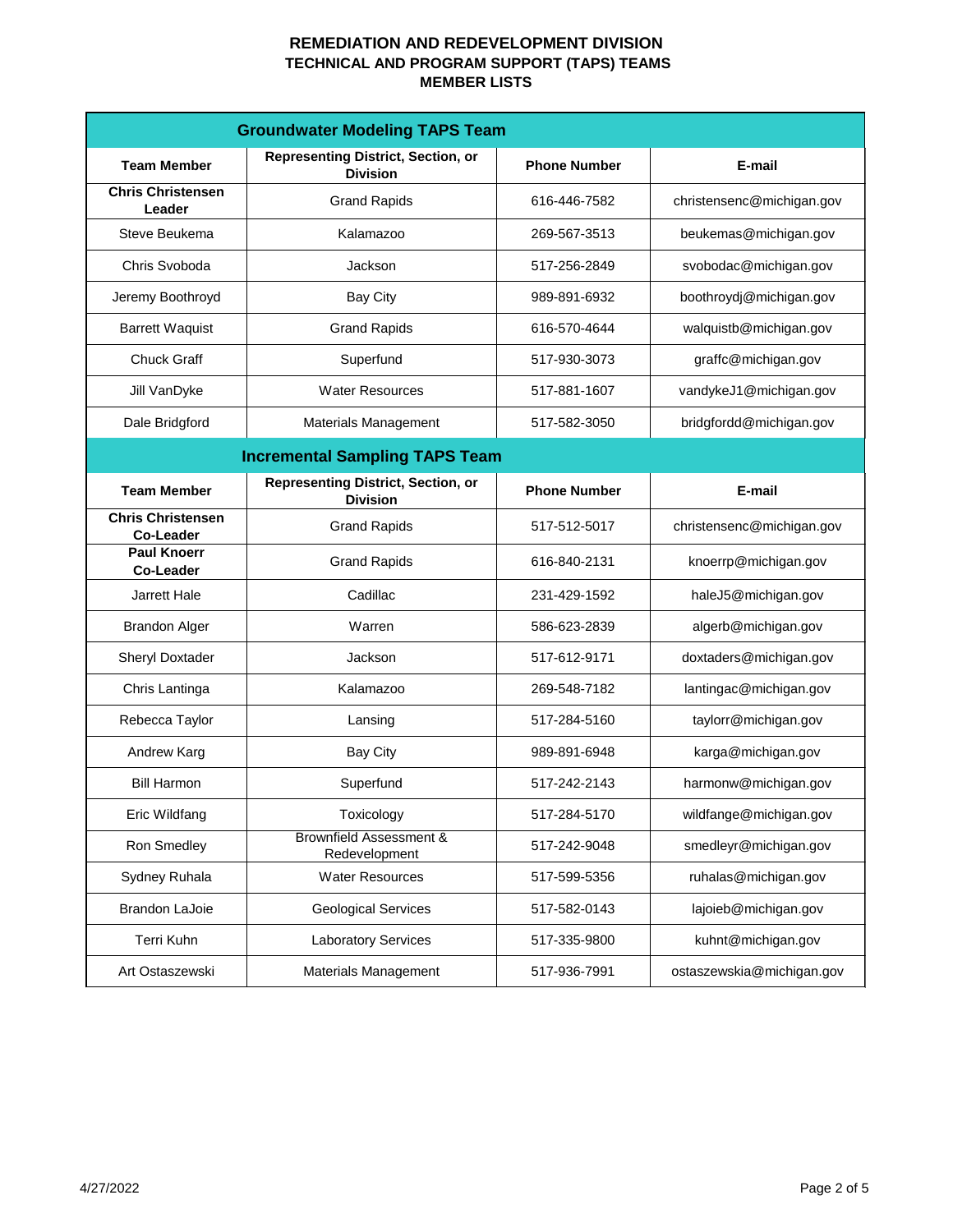|                                         | <b>In-Situ Remediation TAPS Team</b>                         |                     |                           |
|-----------------------------------------|--------------------------------------------------------------|---------------------|---------------------------|
| <b>Team Member</b>                      | <b>Representing District, Section, or</b><br><b>Division</b> | <b>Phone Number</b> | E-mail                    |
| <b>Emily Peabody, Leader</b>            | Lansing                                                      | 517-388-5719        | PeabodyE@michigan.gov     |
| <b>Blaze Budd</b>                       | <b>Geological Services</b>                                   | 517-388-8177        | BuddB@michigan.gov        |
| Kaitlyn Bertram                         | Cadillac                                                     | 231-429-1256        | BertramK@michigan.gov     |
| <b>Scott Malusi</b>                     | <b>Bay City</b>                                              | 989-891-6983        | MalusiS@michigan.gov      |
| Amber Kauppilla                         | Marquette                                                    | 906-869-2425        | KauppilailA1@michigan.gov |
| Dan Wilde                               | Jackson                                                      | 517-285-6999        | WildeD1@michigan.gov      |
| Rebecca DeGrazia                        | Warren                                                       | 586-255-2935        | DeGraziaR@michigan.gov    |
| Peter Van Heest                         | <b>Grand Rapids</b>                                          | 616-439-8019        | VanheestP@michigan.gov    |
| <b>Charles Graff</b>                    | Superfund                                                    | 517-930-3073        | GraffC@michigan.gov       |
| <b>Mark Messina</b>                     | Materials Management                                         | 517-219-2394        | MessinaM@Michigan.gov     |
| <b>Institutional Controls TAPS Team</b> |                                                              |                     |                           |
| <b>Team Member</b>                      | <b>Representing District, Section, or</b><br><b>Division</b> | <b>Phone Number</b> | E-mail                    |
| <b>Nancy Johnson</b><br>Leader          | <b>Grand Rapids</b>                                          | 616-550-0996        | JohnsonN@Michigan.gov     |
| Heidi Pixley                            | Gaylord                                                      | 989-619-0125        | PixleyH@Michigan.gov      |
| Emily Bertolini                         | Warren                                                       | 517-614-6316        | BertoliniE@Michigan.gov   |
| Steve Beukema                           | Kalamazoo                                                    | 269-547-0125        | BeukemaS@Michigan.gov     |
| Lisa Agosta                             | Jackson                                                      | 517-285-8318        | AgostaL@Michigan.gov      |
| Heidi Pixley                            | Cadillac                                                     | 989-619-0125        | PixleyH@Michigan.gov      |
| Jaclyn Merchant                         | Lansing                                                      | 517-582-2444        | MerchantJ1@Michigan.gov   |
| Joel Asher                              | Marquette                                                    | 906-250-5123        | AsherJ@Michigan.gov       |
| Jennifer Rezmer                         | <b>Bay City</b>                                              | 989-891-6998        | RezmerJ@Michigan.gov      |
| Paul Johnson                            | <b>Property Specialist</b>                                   | 517-614-2050        | JohnsonP1@michigan.gov    |
| Kevin Schrems                           | No Further Action Specialist                                 | 517-275-1180        | SchremsK@Michigan.gov     |
| <b>Brad Ermisch</b>                     | Compliance & Enforcement                                     | 517-275-1173        | ErmischB@michigan.gov     |
| Sarah Skinner                           | Superfund                                                    | 517-388-9016        | SkinnerS4@Michigan.gov    |
| Kathleen Gardner                        | Drinking Water & Environmental Health                        | 517-898-3584        | GardnerK3@Michigan.gov    |
| Margie Ring                             | Materials Management                                         | 517-290-6125        | RingM@Michigan.gov        |
| <b>Eric Chatterson</b>                  | <b>Water Resources</b>                                       | 517-281-5160        | ChattersonE@Michigan.gov  |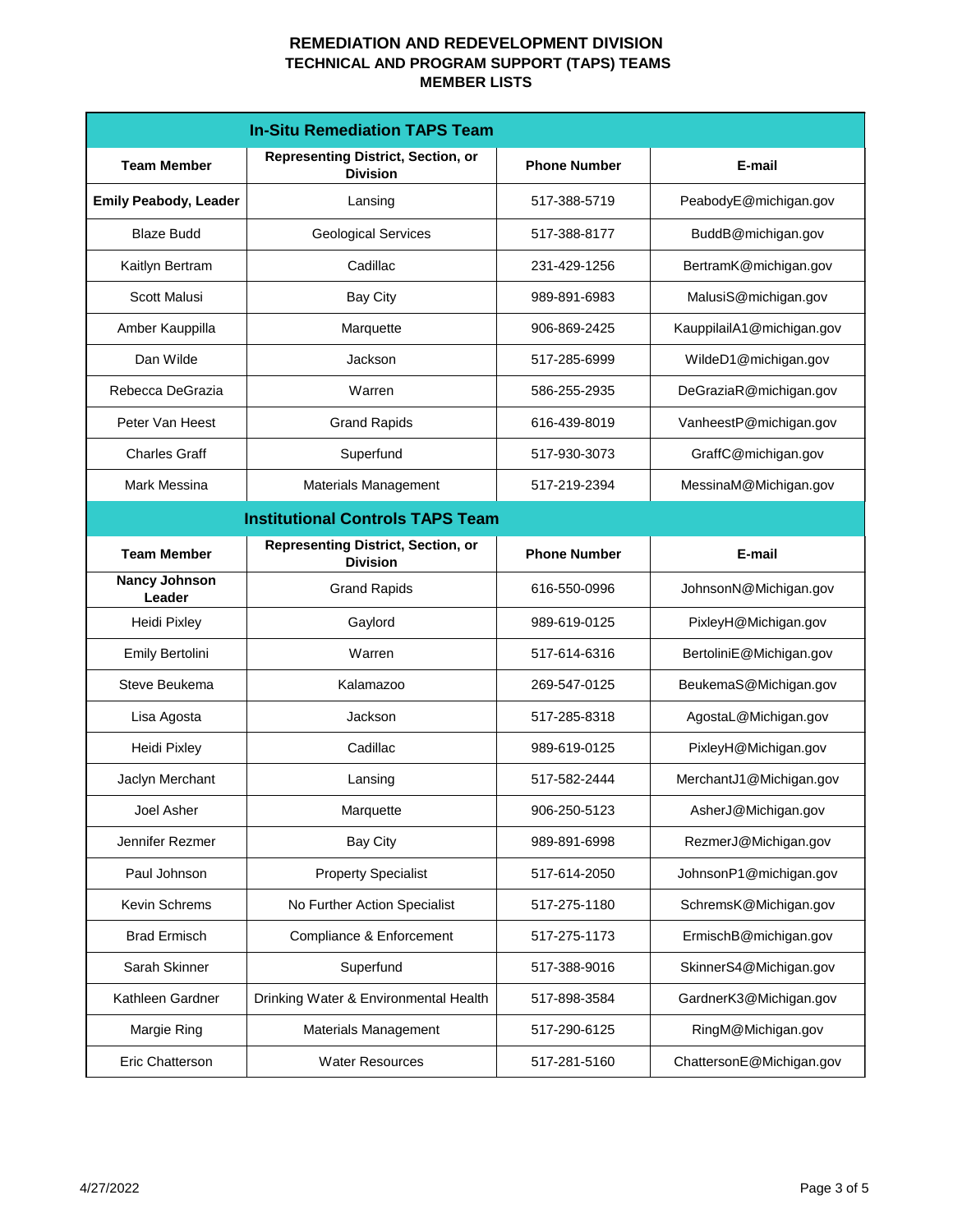| <b>Non-Aqueous Phase Liquids TAPS Team</b> |                                                                       |                     |                            |
|--------------------------------------------|-----------------------------------------------------------------------|---------------------|----------------------------|
| <b>Team Member</b>                         | <b>Representing District, Section, or</b><br><b>Division</b>          | <b>Phone Number</b> | E-mail                     |
| <b>Courtney Kohloff</b><br>Leader          | Warren                                                                | 517-614-4914        | KohloffC@Michigan.gov      |
| Andrea Zuidema                             | <b>Bay City</b>                                                       | 989-297-3005        | ZuidemaA1@Michigan.gov     |
| <b>Chris Christensen</b>                   | <b>Grand Rapids</b>                                                   | 616-446-7582        | ChristensenC@Michigan.gov  |
| Lisa Kruse                                 | Gaylord                                                               | 989-370-1424        | KruseL@michigan.gov        |
| Amber Kauppila                             | Marquette                                                             | 906-869-2425        | KauppilaA1@Michigan.gov    |
| <b>Rachell Powell</b>                      | Kalamazoo                                                             | 269-350-0062        | PowellR6@Michigan.gov      |
| Ryan Carpenter                             | Jackson                                                               | 517-285-6328        | CarpenterR4@michigan.gov   |
| Vicki Katko                                | Compliance & Enforcement                                              | 517-614-8436        | KatkoV@michigan.gov        |
| Autumn Henney                              | Lansing                                                               | 517-648-4003        | HenneyA@Michigan.gov       |
| <b>Spencer Hower</b>                       | <b>Geological Services</b>                                            | 517-275-1897        | HowerS@michigan.gov        |
|                                            | <b>Soil Background TAPS Team</b>                                      |                     |                            |
| <b>Team Member</b>                         | <b>Representing District, Section, or</b><br><b>Division</b>          | <b>Phone Number</b> | <b>Email</b>               |
| <b>Melissa Kendzierski</b><br>Leader       | Gaylord                                                               | 989-619-5015        | KendzierskiM@Michigan.gov  |
| <b>Brian Flickinger</b>                    | Cadillac                                                              | 231-876-4456        | flickingerb@michigan.gov   |
| Peter Van Heest                            | <b>Grand Rapids</b>                                                   | 616-439-8019        | VanHeestP@michigan.gov     |
| Dan Hamel                                  | Jackson                                                               | 517-745-6595        | HamelD@michigan.gov        |
| Loren Curtis                               | <b>Bay City</b>                                                       | 989-274-0614        | curtisl@michigan.gov       |
| Adam Wrubel                                | Kalamazoo                                                             | 269-308-1495        | wrubelA1@michigan.gov      |
| Dwight Cummings                            | Lansing                                                               | 517-284-5082        | CummingsD@michigan.gov     |
| <b>Elizabeth Goetz</b>                     | Marquette                                                             | 906-235-0002        | GoetzE@michigan.gov        |
| Eric Larson                                | Warren                                                                | 586-255-6196        | LarsonE5@michigan.gov      |
| Mellisa Powers-Taylor                      | Superfund                                                             | 517-388-0795        | powerstaylorM@michigan.gov |
| Dale Bridgford                             | <b>Materials Management</b>                                           | 517-284-6556        | bridgfordd@michigan.gov    |
| <b>Vapor Intrusion TAPS Team</b>           |                                                                       |                     |                            |
| <b>Team Member</b>                         | <b>Representing District, Section, or</b><br><b>Division</b>          | <b>Phone Number</b> | E-mail                     |
| <b>Jay Eichberger</b><br>Leader            | <b>Grand Rapids</b>                                                   | 616-446-4043        | EichbergerJ@michigan.gov   |
| Matt Williams                              | Vapor Intrusion Specialist                                            | 517-881-8641        | williamsm13@michigan.gov   |
| Jeanne Schlaufman                          | <b>Baseline Environmental Assessment &amp;</b><br>Due Care Specialist | 586-753-3823        | schlaufmanj1@michigan.gov  |
| Melissa Yuvan                              | <b>Bay City</b>                                                       | 989-891-6087        | yuvanm@michigan.gov        |
| <b>Beth Vens</b>                           | Warren                                                                | 586-484-1030        | vensb@michigan.gov         |